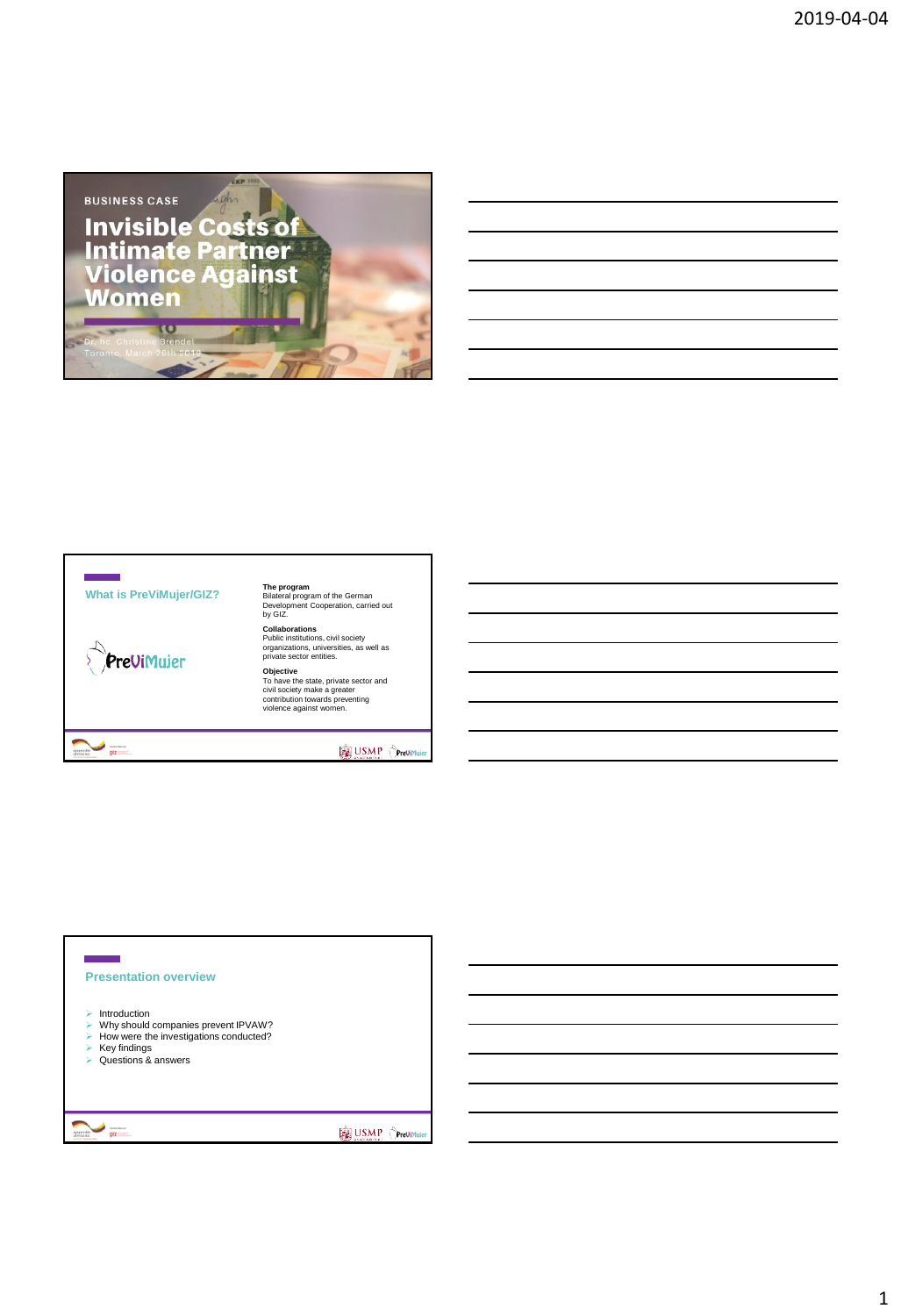|                                                                                                                                    |                                                | <b>Timeline GIZ - ComVo/PreViMujer &amp; USMP</b>                                                                                                                      |                                                                                                                                                            |                                                                                                                                             |                                                                                                                                                                                                         |                                                                                                                                                                       |
|------------------------------------------------------------------------------------------------------------------------------------|------------------------------------------------|------------------------------------------------------------------------------------------------------------------------------------------------------------------------|------------------------------------------------------------------------------------------------------------------------------------------------------------|---------------------------------------------------------------------------------------------------------------------------------------------|---------------------------------------------------------------------------------------------------------------------------------------------------------------------------------------------------------|-----------------------------------------------------------------------------------------------------------------------------------------------------------------------|
| 2011-2012                                                                                                                          | 2013                                           | 2014                                                                                                                                                                   | 2015                                                                                                                                                       | 2016                                                                                                                                        | 2017                                                                                                                                                                                                    | 2018                                                                                                                                                                  |
|                                                                                                                                    |                                                |                                                                                                                                                                        |                                                                                                                                                            |                                                                                                                                             |                                                                                                                                                                                                         |                                                                                                                                                                       |
| Conceptual<br>framework:<br>VAW is a<br>husiness<br>CASA<br>Invisible<br>costs of<br>VAW for<br>micro-<br>enterprises -<br>Fouador | <b>Rusiness</b><br>costs of<br>$VAW -$<br>Peni | Costs of VAW<br>٠<br>for micro-<br>enterprises -<br>Peni<br>Business costs<br>٠<br>$of VAW -$<br>Rollvia<br>How to prevent<br>٠<br>VAW?<br>Scholarship<br>٠<br>program | <b>Business costs</b><br>٠<br>$n$ f VAW $-$<br>Paraguay<br>Management<br>٠<br>model to<br>prevent VAW<br>Illustrated<br>$\cdot$<br>conceptual<br>framework | VAW and its<br>٠<br>impact on<br>academic<br>productivity - .<br>Peru<br>Yes but NO:<br>٠<br>Implicit<br>acceptance<br>$nt$ VAW $-$<br>Peru | Costs of VAW for .<br>$\overline{\phantom{a}}$<br>micro-enterprises<br>- Paraguay<br>Impact of VAW<br>on the job<br>performance of<br>teachers - Peni<br>Country's cost of<br>$\cdot$<br>VAW - Paraguay | VAW and its<br>impact on<br>academic<br>productivity and<br>hehavior-<br>Founder<br>Country's cost of<br>٠<br>VAW - Fouador<br>Equitative<br>٠<br>Managemet<br>Degree |

| <u> Listen van die Stad van die Stad van die Stad van die Stad van die Stad van die Stad van die Stad van die Stad va</u> |  | $\overline{\phantom{a}}$ |
|---------------------------------------------------------------------------------------------------------------------------|--|--------------------------|
|                                                                                                                           |  |                          |
|                                                                                                                           |  |                          |
|                                                                                                                           |  | $\sim$                   |
|                                                                                                                           |  |                          |
|                                                                                                                           |  |                          |



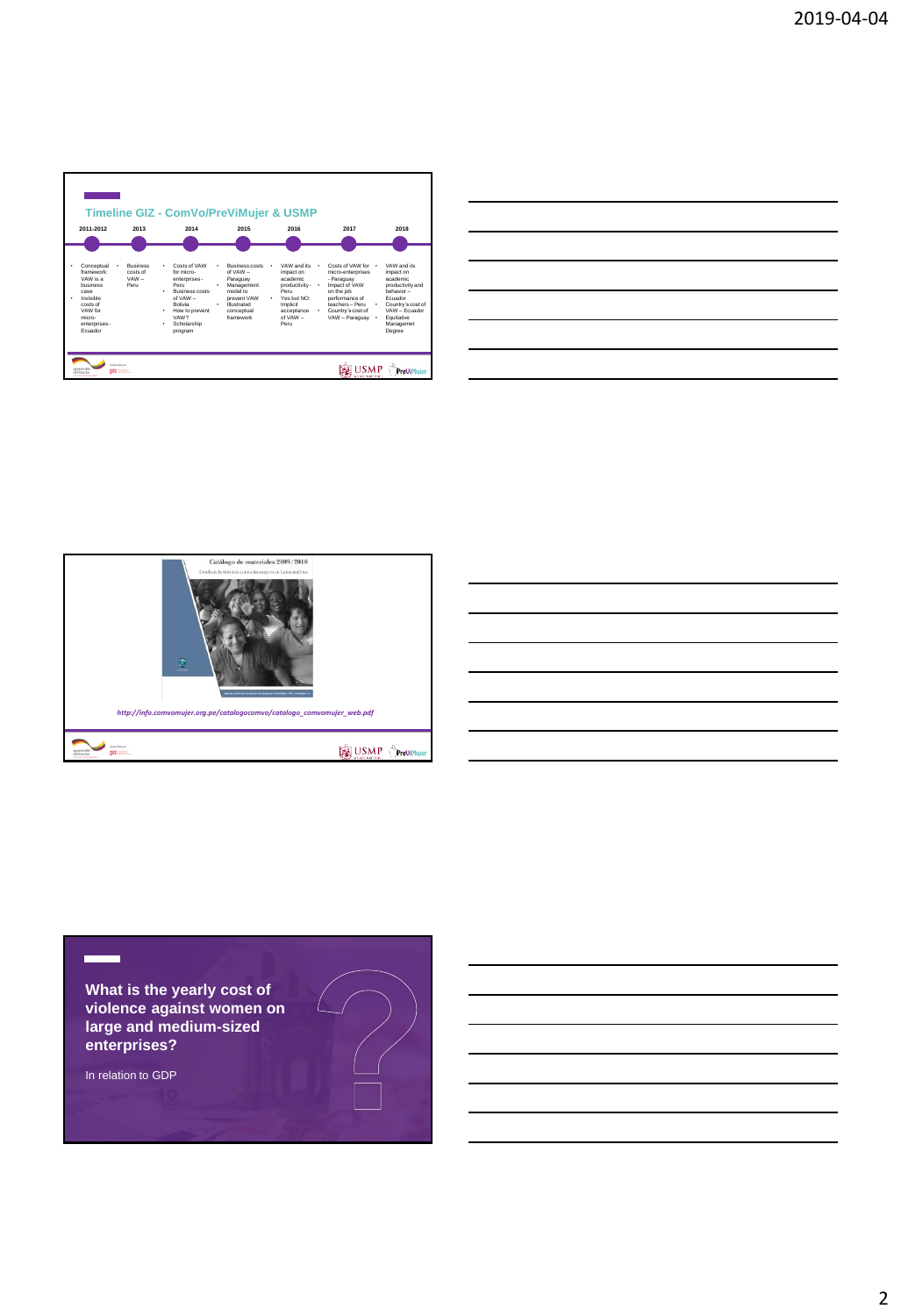## ÷ **Nations lose 2 - 5% of their yearly GDP** Because of violence against women, only taking into account medium and large enterprises. For Peru, this means roughly 6.7 billion US\$.  $\frac{d}{dx}$ USMP Previmal





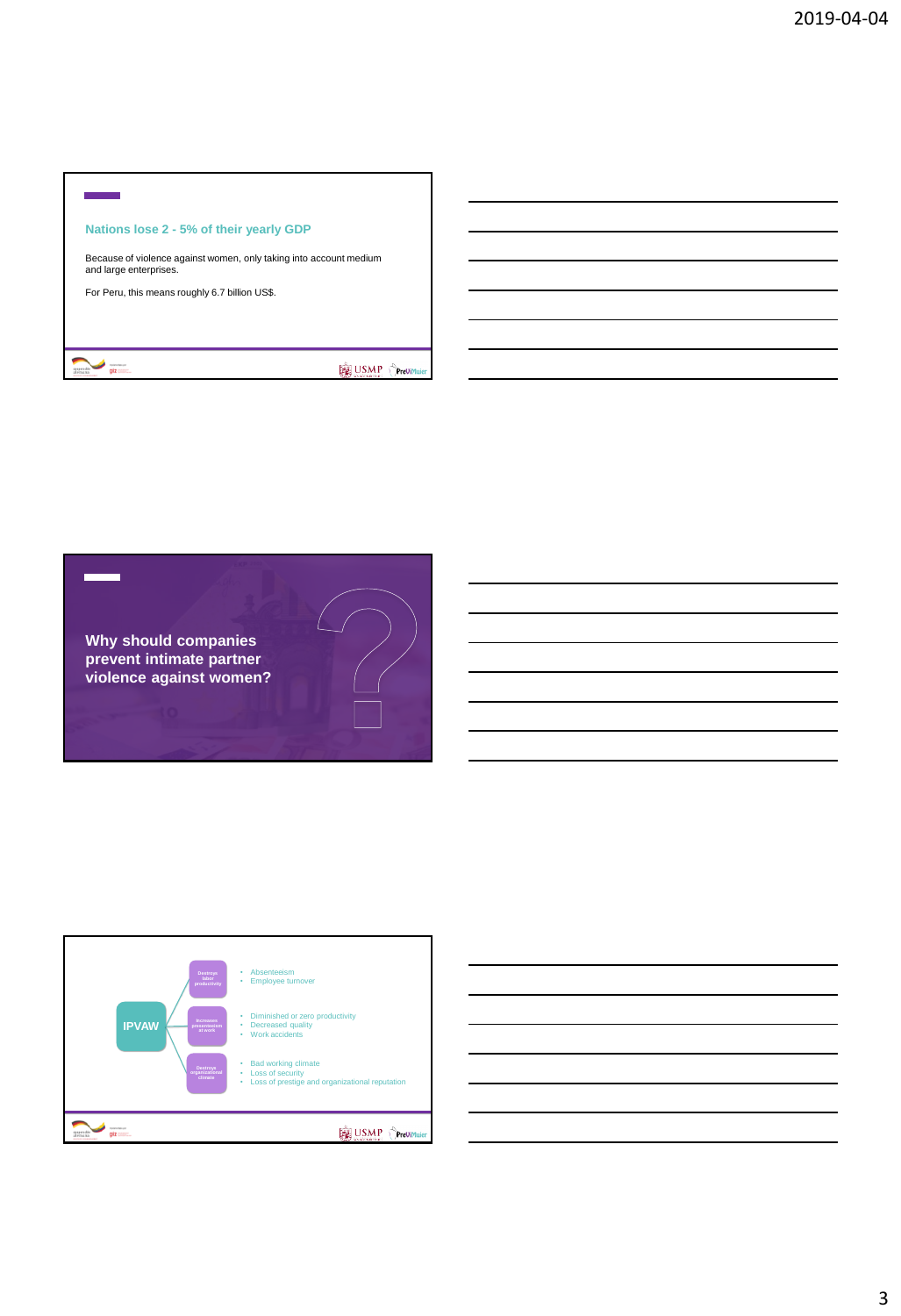

### **Initial remarks**

ż

superation of the second second second second second second second second second second second second second second second second second second second second second second second second second second second second second s

- 
- 
- VAW is a fundamental human rights violation of pandemic proportions. Multiple forms of Violence against Women. **Universally prevalent form is Intimate Partner Violence against Women (IPVAW).**
- Intimate Partner Violence Against Women is defined as physical, sexual, psychological or economic violence perpetrated by an intimate (ex-)partner.

USMP Orevir

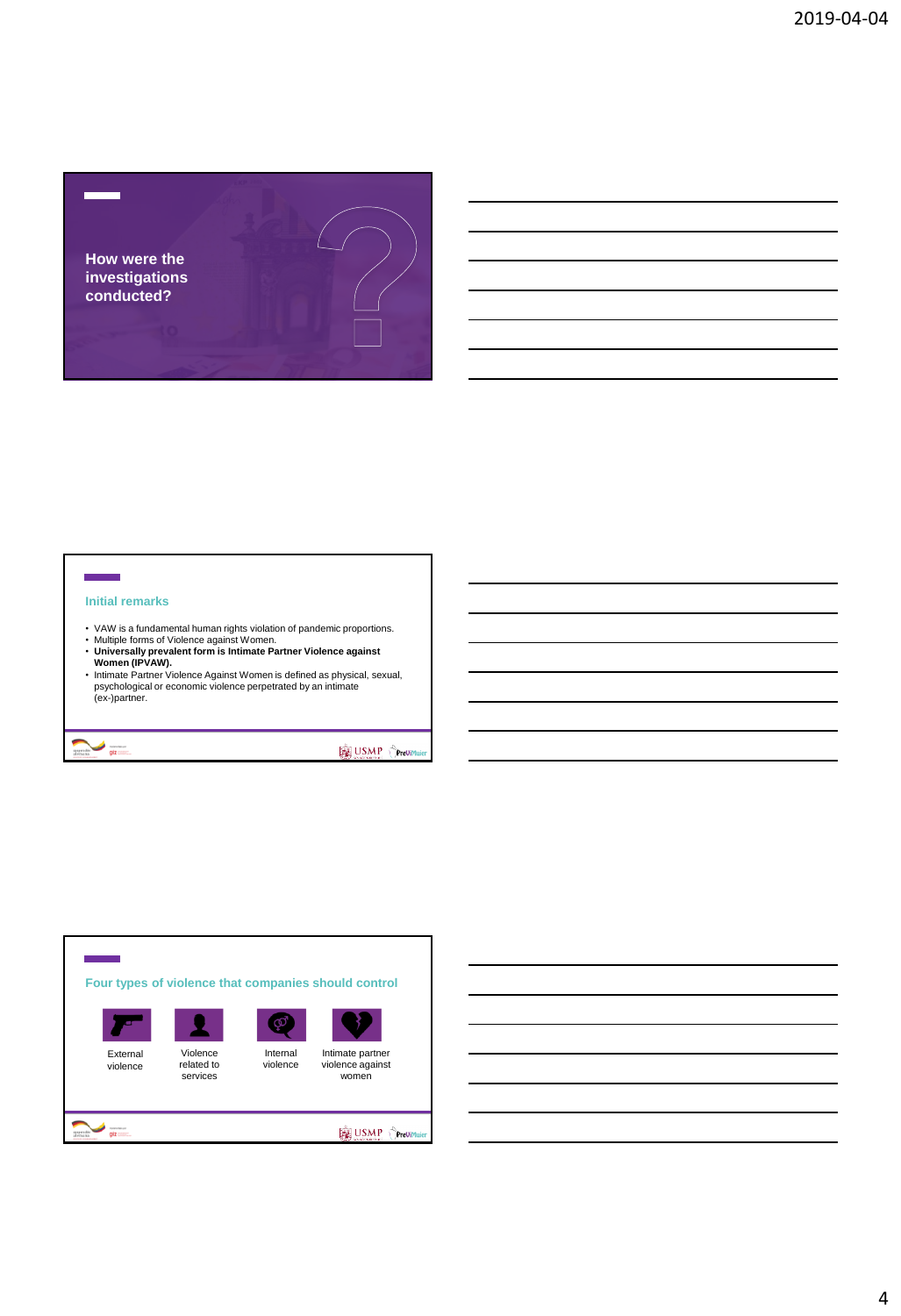

| the control of the control of the control of the control of the control of the control of the control of the control of the control of the control of the control of the control of the control of the control of the control        |  |  |
|--------------------------------------------------------------------------------------------------------------------------------------------------------------------------------------------------------------------------------------|--|--|
| <u> The Communication of the Communication of the Communication of the Communication of the Communication of the Communication of the Communication of the Communication of the Communication of the Communication of the Commun</u> |  |  |
|                                                                                                                                                                                                                                      |  |  |
|                                                                                                                                                                                                                                      |  |  |
|                                                                                                                                                                                                                                      |  |  |
|                                                                                                                                                                                                                                      |  |  |
|                                                                                                                                                                                                                                      |  |  |







 $qiz$ 





Aggressors **Mitnesses** Female survivors of violence

USMP OPrevin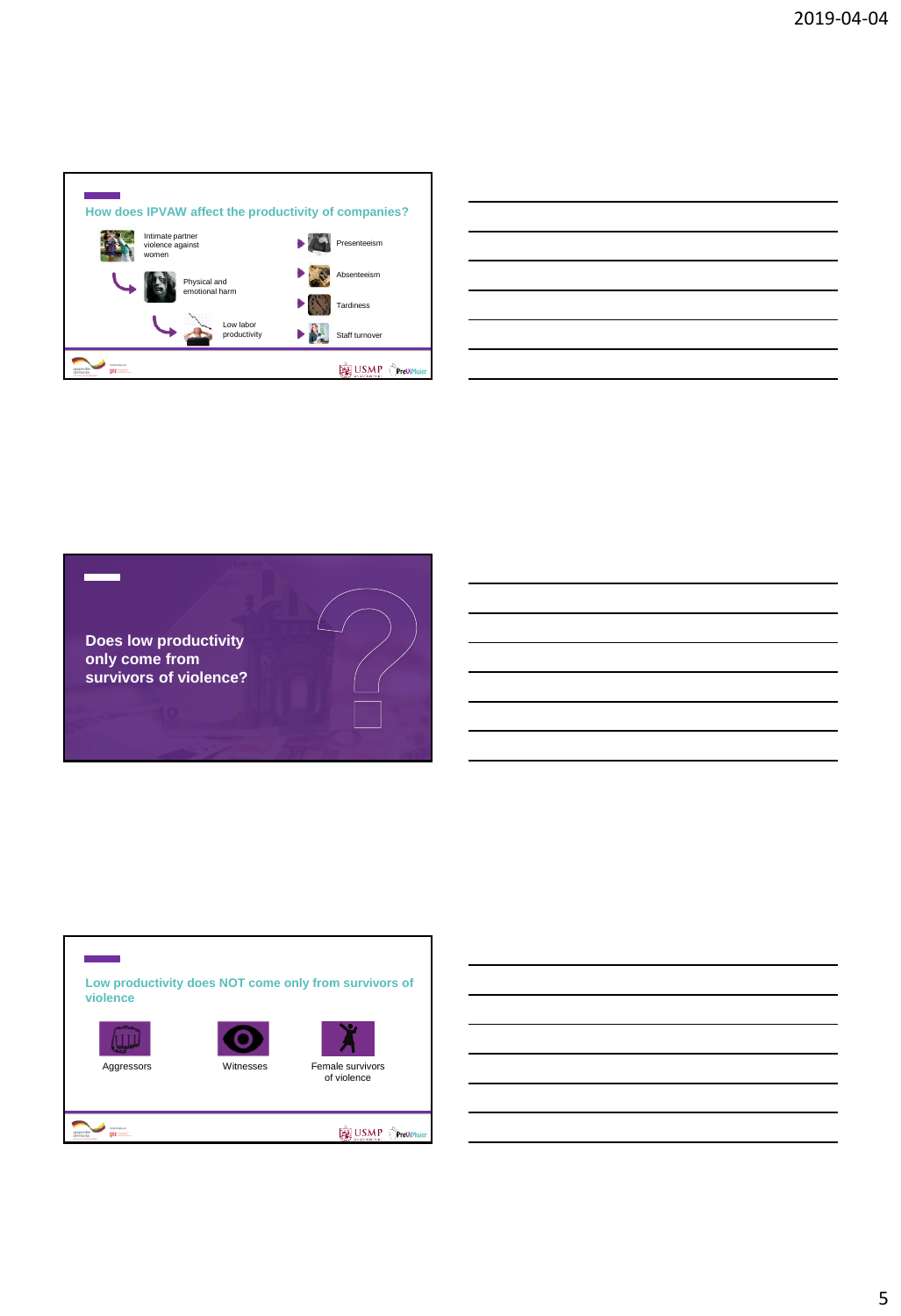





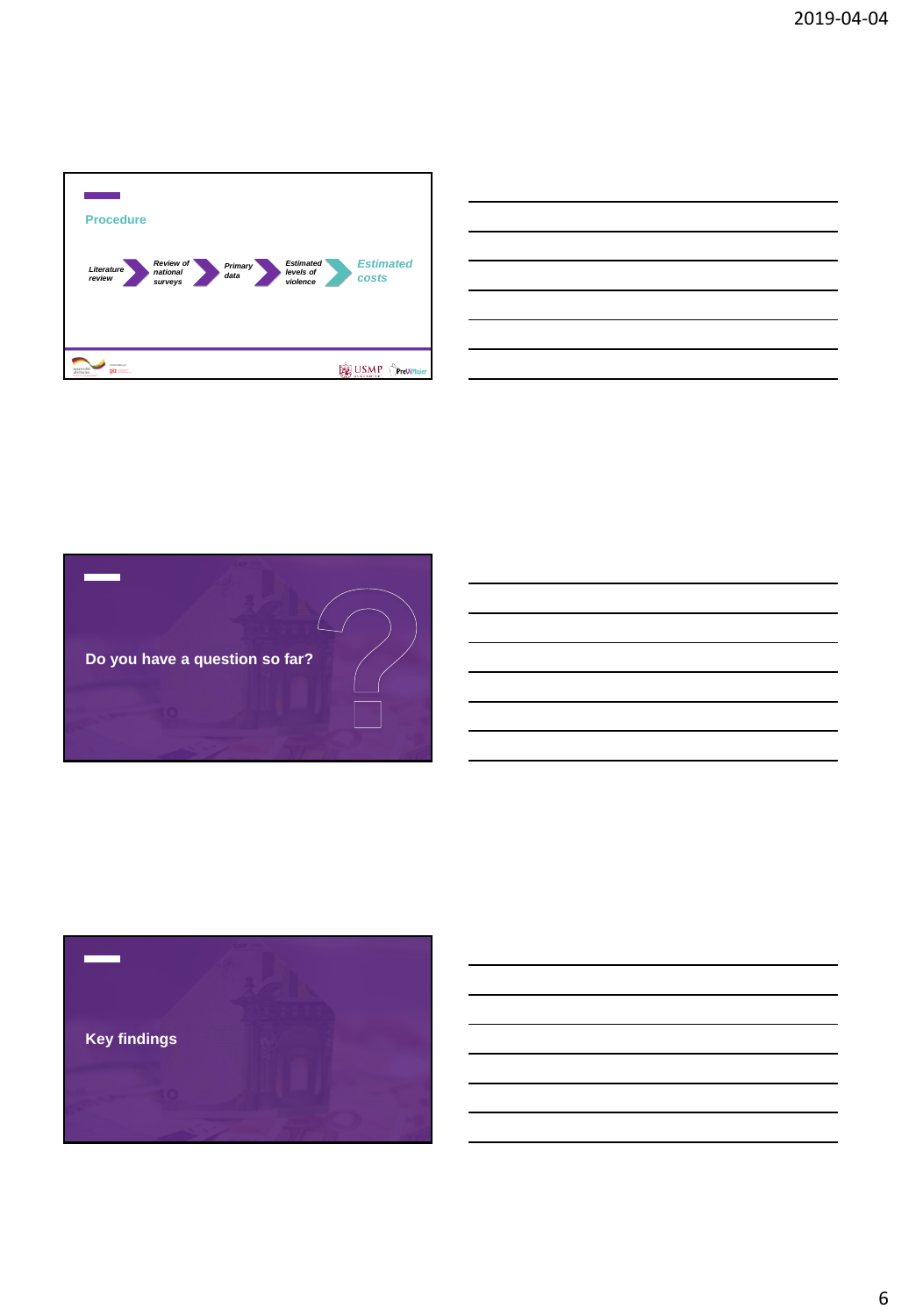







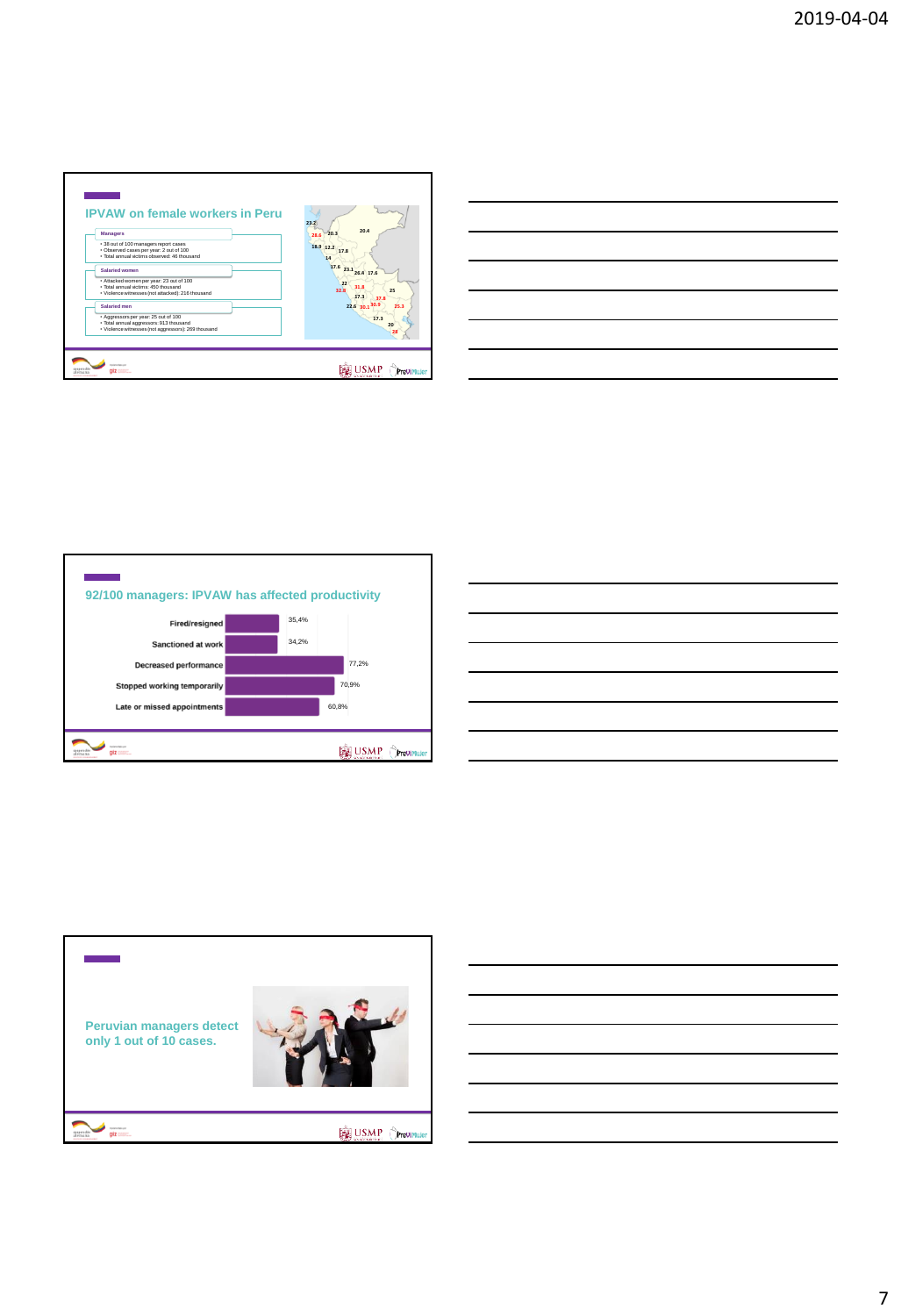

| the control of the control of the control of the control of the control of the control of the control of the control of the control of the control of the control of the control of the control of the control of the control |      |
|-------------------------------------------------------------------------------------------------------------------------------------------------------------------------------------------------------------------------------|------|
|                                                                                                                                                                                                                               | ____ |
|                                                                                                                                                                                                                               |      |
|                                                                                                                                                                                                                               |      |
|                                                                                                                                                                                                                               |      |
|                                                                                                                                                                                                                               |      |
| the control of the control of the control of                                                                                                                                                                                  |      |
|                                                                                                                                                                                                                               |      |

| <b>Cost categories</b>                              | Women           | Men (aggressors) | <b>Total USS</b> |
|-----------------------------------------------------|-----------------|------------------|------------------|
|                                                     | (victims)       |                  | (million)        |
| <b>Tardiness</b>                                    | Not significant | 44.8             | 44.8             |
| Ahsenteeism                                         | 404.0           | 764.2            | 1 1 68,2         |
| Presenteeism                                        | 613, 9          | 2 2 9 1.9        | 2 9 0 5.8        |
| Witness presenteeism<br>(Not victims or aggressors) | 357.0           | 237,1            | 594.1            |
| <b>Employee turnover</b>                            | 54.6            | Not included     | 54.6             |
| Laid off and still unemployed                       | 1976,5          | Not included     | 1976.5           |
| Total in US\$ million                               | 3 406, 0        | 3338,0           | 6 744,0          |

| the contract of the contract of the contract of |  |  |
|-------------------------------------------------|--|--|
|                                                 |  |  |
|                                                 |  |  |
|                                                 |  |  |
|                                                 |  |  |
|                                                 |  |  |
|                                                 |  |  |
|                                                 |  |  |